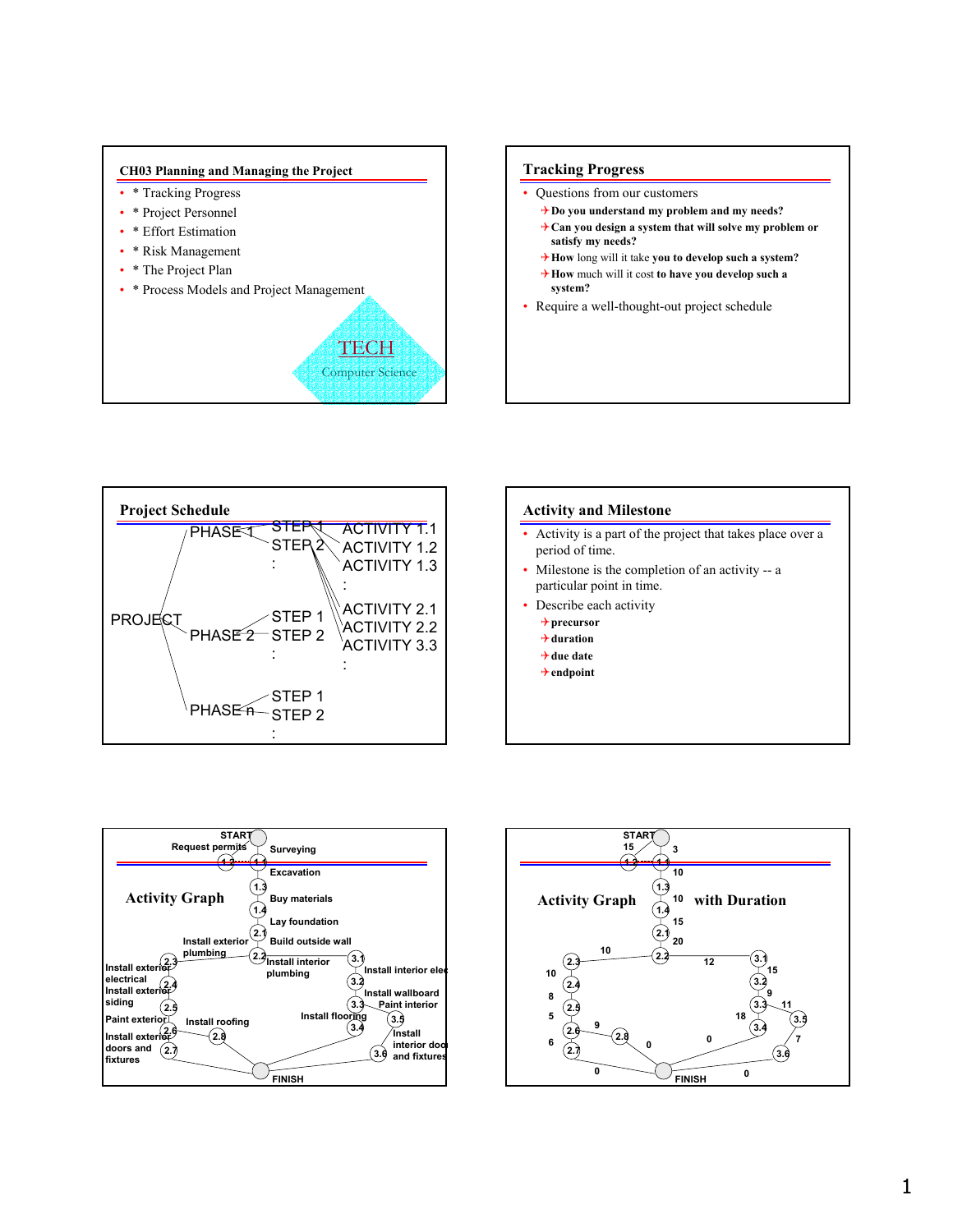# **Estimating Completion**

- Critical Path Method (CPM) analyzes the paths among the milestones.
	- 4**Shows the minimum amount of time it will take to complete the project.**
	- 4**Reveals those activities that are most critical to completing the project on time.**
- Trace through each path from start to finish, adding up the time.
- Critical path is the longest path.

# **Real time, Available time, Slack time**

- **Real time** for an activity is the estimated amount of time required for the activity to be completed.
- **Available time** is the amount of time available in the schedule for the activity's completion.
- **Slack time** = available time real time
- Slack time = latest start time earliest start time
- e.g. surveying

| <b>Tools to Track Progress: Gantt chart</b>  |                        |     |       |      |          |                         |     |            |            |            |                  |                    |  |
|----------------------------------------------|------------------------|-----|-------|------|----------|-------------------------|-----|------------|------------|------------|------------------|--------------------|--|
| <b>ACTIVITY NUMBER</b><br><b>DESCRIPTION</b> | <b>JAN</b>             | FFR | MAR   | APR. | MAY      | JUN                     | HH. | <b>AUG</b> | <b>SFP</b> | OCT        | <b>NOV</b>       | DEC                |  |
| WBS 1.0 SYSTEM PLANNING                      |                        |     |       |      |          |                         |     |            |            |            |                  |                    |  |
| 1.1 Review specification                     | Specification approved |     |       |      |          |                         |     |            |            |            |                  |                    |  |
| 1.2 Review budget                            | Budget approved        |     |       |      |          |                         |     |            |            |            |                  |                    |  |
| 1.3 Review schedule                          |                        |     |       |      |          | Schedule approved       |     |            |            |            |                  |                    |  |
| 1.4 Develop plan                             | △                      |     |       |      |          | Plan approved           |     |            |            |            |                  |                    |  |
| WBS 2.0 SYSTEM DESIGN                        |                        |     |       |      |          |                         |     |            |            |            |                  |                    |  |
| 2.1 Top-level design                         | Δ                      |     |       |      |          | ⇁<br>Design<br>approved |     |            |            |            |                  |                    |  |
| 2.2 Prototyping                              |                        |     |       |      | Δ        |                         |     |            |            |            |                  |                    |  |
| 2.3 Liser interface                          |                        |     |       |      |          |                         |     | ⇁          |            |            |                  |                    |  |
| 2.4 Detailed design                          |                        |     |       |      |          |                         |     |            |            |            |                  | Design<br>approved |  |
| Completed<br>Duration                        |                        |     | Float |      | Critical |                         |     | Slippage   |            | Start task | Finish task<br>▽ |                    |  |



# **Staff Roles and Characteristics**

- ability to perform the work
- interest in the work
- experience with similar applications, tools, languages, techniques, and development environment
- training
- ability to communicate and to share responsibility with others
- management skills

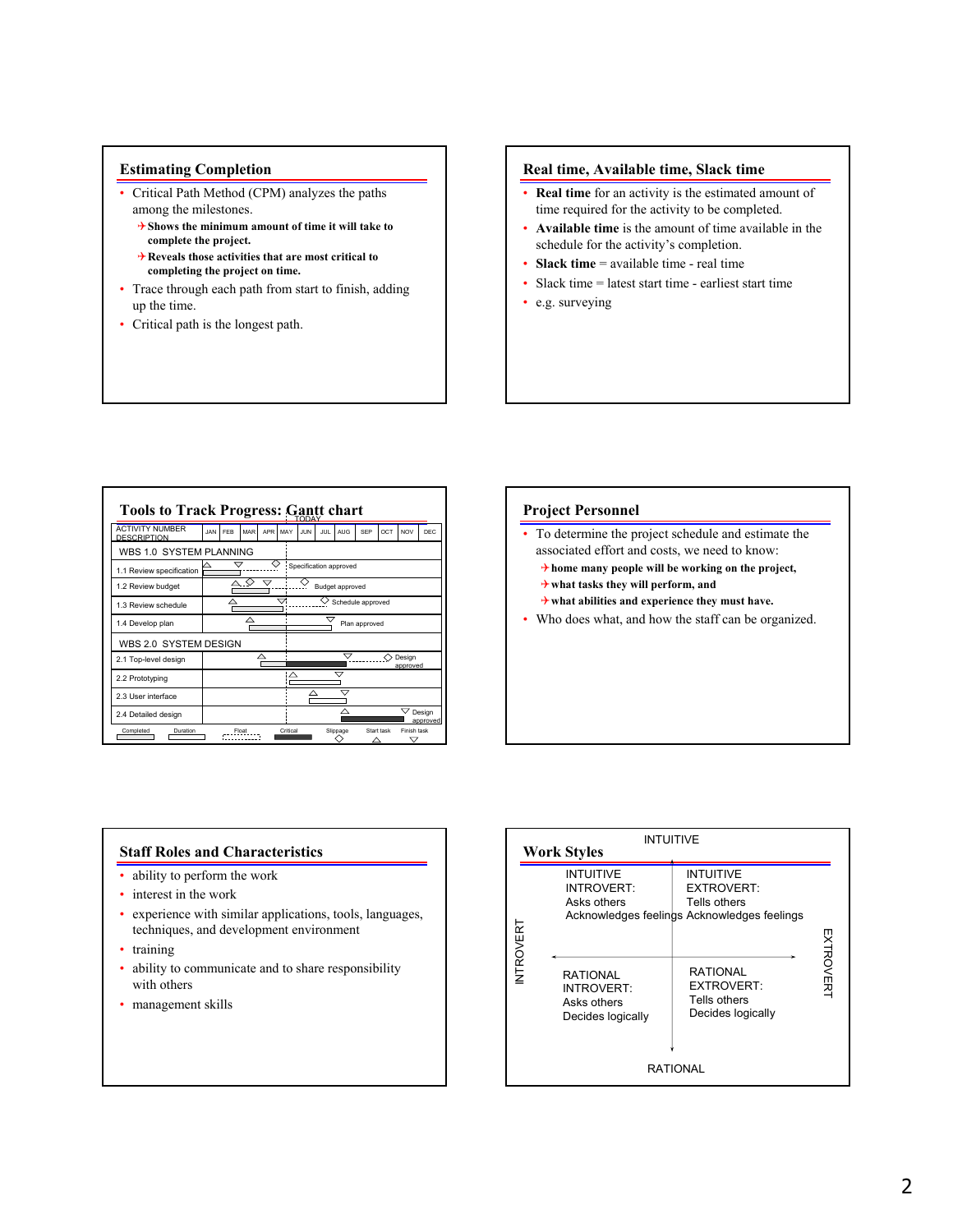

# **Meetings (complaints) //**

- The purpose of the meeting is unclear.
- The attendees are unprepared.
- Essential people are absent or late.
- The conversation veers away from its purpose.
- Participants argue, dominate the conversation, or do not participate.
- Decisions made at the meeting are never enacted afterward.

# **Project Team Organization**

- Team members are organized in ways that enhance the swift completion of quality products.
- Choice of an appropriate structure depends: 4**the backgrounds and work styles of the team members** 4**the number of people on the team**
	- 4**the management styles of the customers and developers**



# **Egoless Approach**

- holds everyone equally responsible.
- Criticism is made of the product or the result, not the people
- all team members vote on a decision.

# **Comparison of Organizational Structures**

- Highly Structured
	- 4**High certainty**
	- 4**Repetition**
	- 4**Large projects**
- Loosely Structured
	- 4**Uncertainty**
	- 4**New Techniques or technology**
	- 4**Small projects**
	- 4**Creative**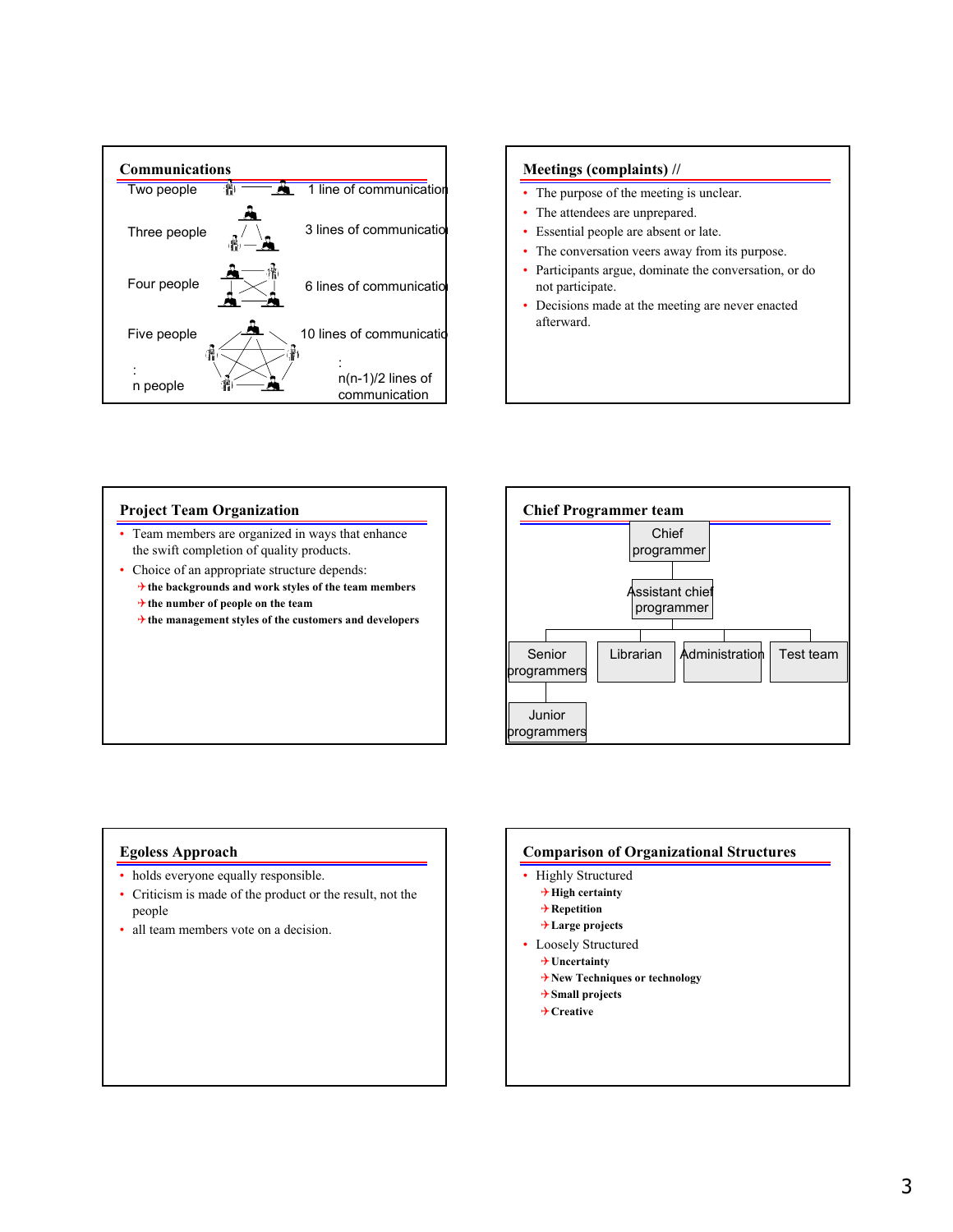# **Effort Estimation: How much the project COST**

- Several types of costs: facilities, staff, and methods and tools.
- Facilities: 100 square feet of dedicated floor space, 30 square feet of table space, floor-to-ceiling enclosure, free from phone calls and uninvited visitors --- for each person to work effectively.
- Staff: the biggest component of cost is effort, how many staff-days
- Tools: tools and training cost.

# **Estimation techniques:**

- Expert Judgement
- Algorithmic Methods
- Machine-learning Methods
- Finding the Model for Your Situation

# **Expert Judgement**

- Ask an Expert
- Analogies and educated guess
- Asking three predictions:  $\rightarrow$  pessimistic one (x) 4**optimistic one (y)** 4**Most likely guess (z)**
- Normalized by  $(x + 4y + z)/6$

# **Expert Judgement: Delphi technique**

- Ask each individual predictions secretly
- Calculate average estimate
- Present the estimate to the group
- Allow them to revise

# **Algorithmic Methods**

- Express the relationship between the effort and the factors that influence it.
- $E = 5.25 S^{0.91}$ 4**S is size in lines of code**
- $E = 5.5 + 0.73 S$ <sup>1.16</sup> (by Bailey)
- Size Estimation problem 4**Estimates required before size information is available.**

# **COCOMO 2.0**

- Estimates size in terms of high-level objects, such as,
- number of server data tables,
- number of client data tables,
- number of screens.
- number of reports
- percentage of screens and reports reused from previous projects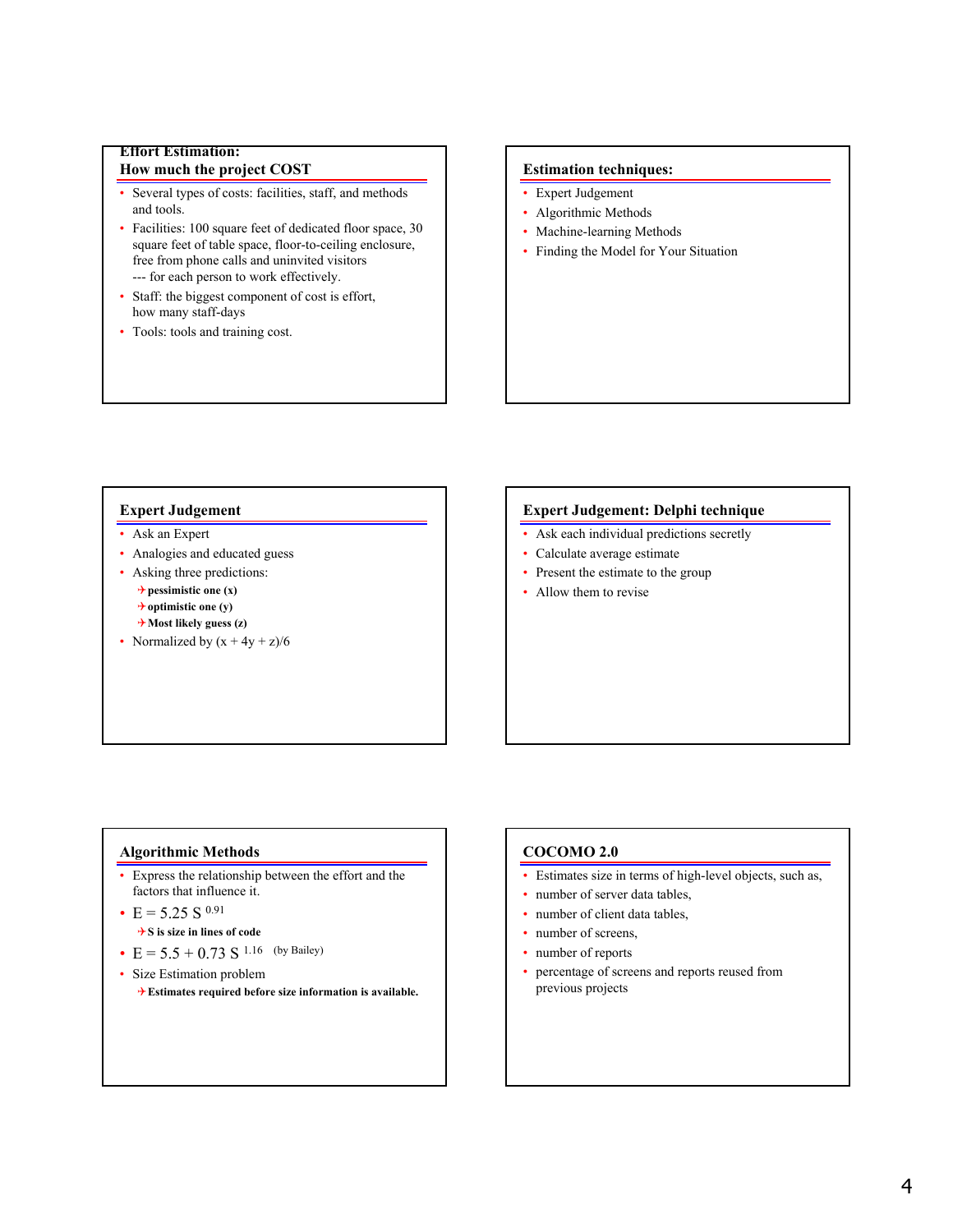# **Productivity Factors**

- Customer interface complexity
- User participation in requirements definition
- Customer-originated program design changes
- Customer experience with the application area
- Overall personnel experience

### **Productivity Factors (continue)**

- Use of Structured Programming
- Use of design and code inspections
- Use of top-down development
- Overall complexity of code
- Complexity of program flow
- Overall constraints on program's design

# **Machine-learning Methods**

- Learn from the past projects
- predict the future cost
- Neural Network approach
	- 4**training the network with data from past projects** 4**network values are adjusted to reflect past experience**
	- 4**training methods, such as back-propagation**
	- 4**use the network to produce an effort estimate**



### **Case-based Reasoning (CBR)**

- build case history of past projects
- Using CBR system
	- 4**User identifies a new problem as a case**
	- 4**it retrieves similar cases from a repository of historical information**
	- 4**it reuses knowledge from previous cases**
	- 4**it suggests a solution for the new case**
- How to characterizing cases and determining similarity

# **Finding the Model for Your Situation**

- Which model is the best?
- Depending on your situation
- In general based on comparison data, Bailey-Basili model performs batter than others.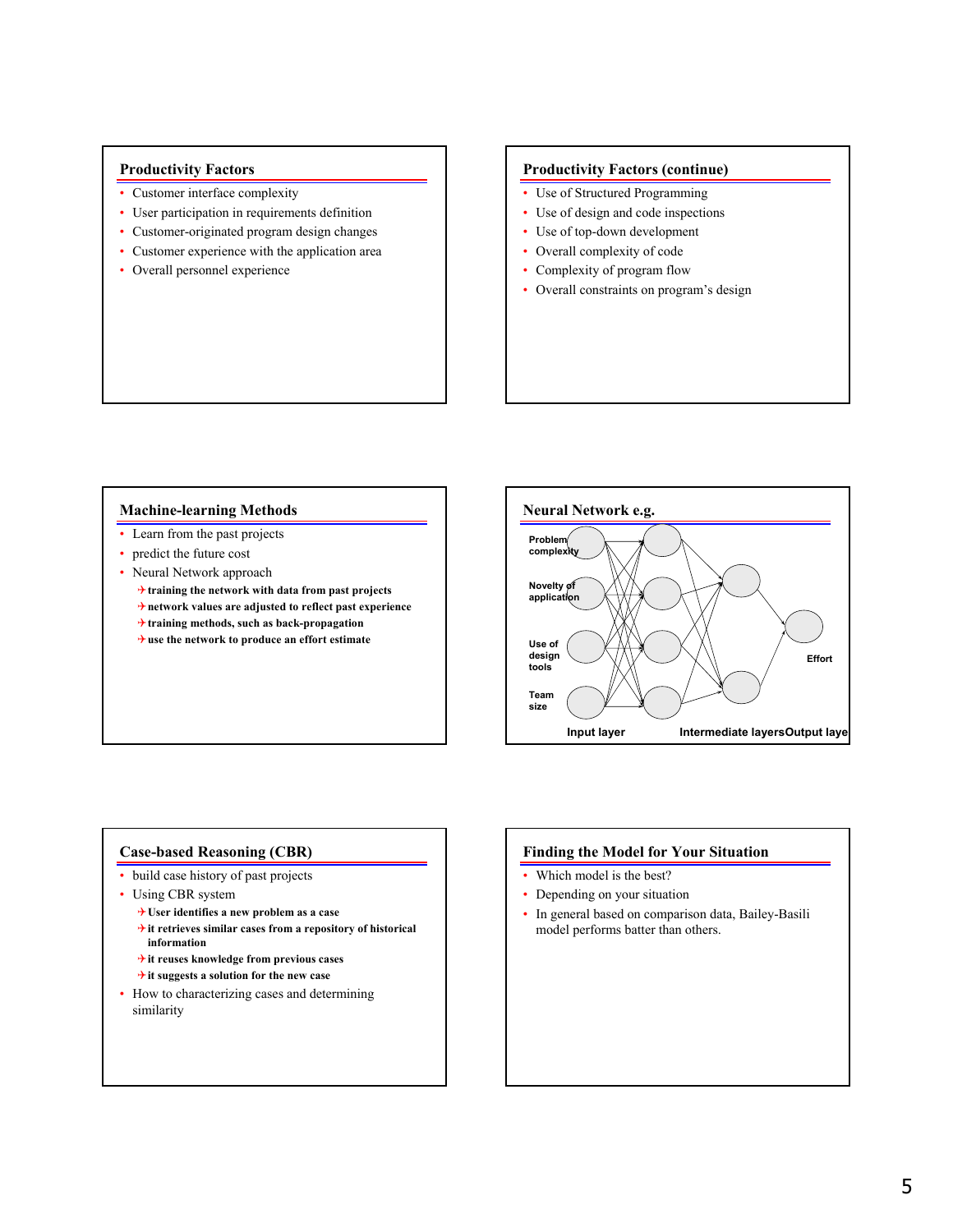

# **Risk Management**

- A risk is an unwanted event that has negative consequences.
- Risk management involves understanding and controlling the risks.
- Generic Risk: common to all software projects
- Project specific Risk: particular vulnerabilities of the given project.

#### **Defining and Quantifying the Risk**

- Risk impart: the loss associated with a risk
- Risk probability: the likelihood for the risk to occur
- Risk exposure  $=$  risk impart  $*$  risk probability

#### **Risk Reduction**

- Risk control: a set of actions taken to reduce or eliminate a risk
- Justify the action:
- Risk leverage = (Risk exposure before reduction risk exposure after reduction) / (cost of risk reduction)
- Record your decisions in a risk management plan.



#### **"Top Ten List" of Risk Items**

- 1. Personnel shortfalls
- 2. Unrealistic schedules and budgets
- 3. Developing the wrong software functions
- 4. Developing the wrong user interface
- 5. Gold plating (cost overrun)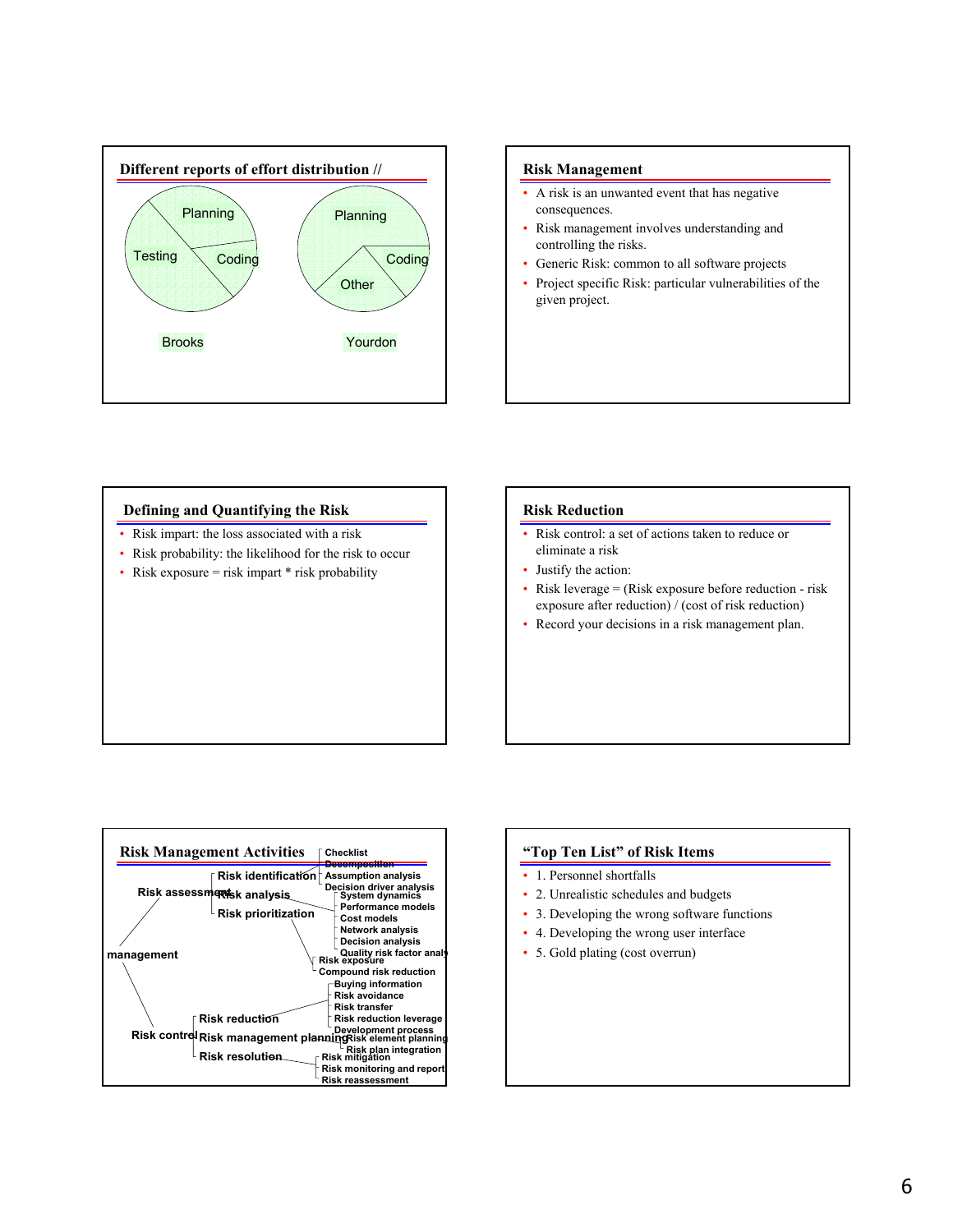# **"Top Ten List" of Risk Items (more)**

- 6. Continuing stream of requirements changes
- 7. Shortfalls in externally (other groups or co.) performed tasks
- 8. Shortfalls in externally furnished components
- 9. Real-time performance shortfalls
- 10. Straining computer science capabilities

# **The Project Plan**

- We write a document called a project plan to
	- 4**communicate risk analysis and management,**
- 4**project cost estimates,**
- 4**schedule, and**
- 4**organization**
- to our customers and our own group

# **Items for good project plan**

- project scope
- project schedule
- project team organization
- technical description of the proposed system
- project standards, procedures, and proposed techniques and tools
- quality assurance plan

#### **More Items for good project plan**

- 4**configuration management plan**
- 4**documentation plan**
- 4**data management plan**
- 4**resource management plan**
- 4**test plan**
- 4**training plan**
- 4**security plan**
- 4**risk management plan**
- 4**maintenance plan**

# **Process Models and Project Management**

- managing at building **quality** products on **time** and within **budget**
- tailor the project management techniques to 4**particular characteristics of the resources needed,** 4**the chosen process, and**
	- 4**the people assigned.**

### **Enrollment Management**

- Case study: Digital Alpha AXP project
- Vision enrollment (Business Goals, Project objectives):
	- 4**establish and shared common goals**
- Commitment delegation (Trust, Accountability) 4**result was measurable and identified with a particular owner** 
	- 4**who is held accountable for delivery.**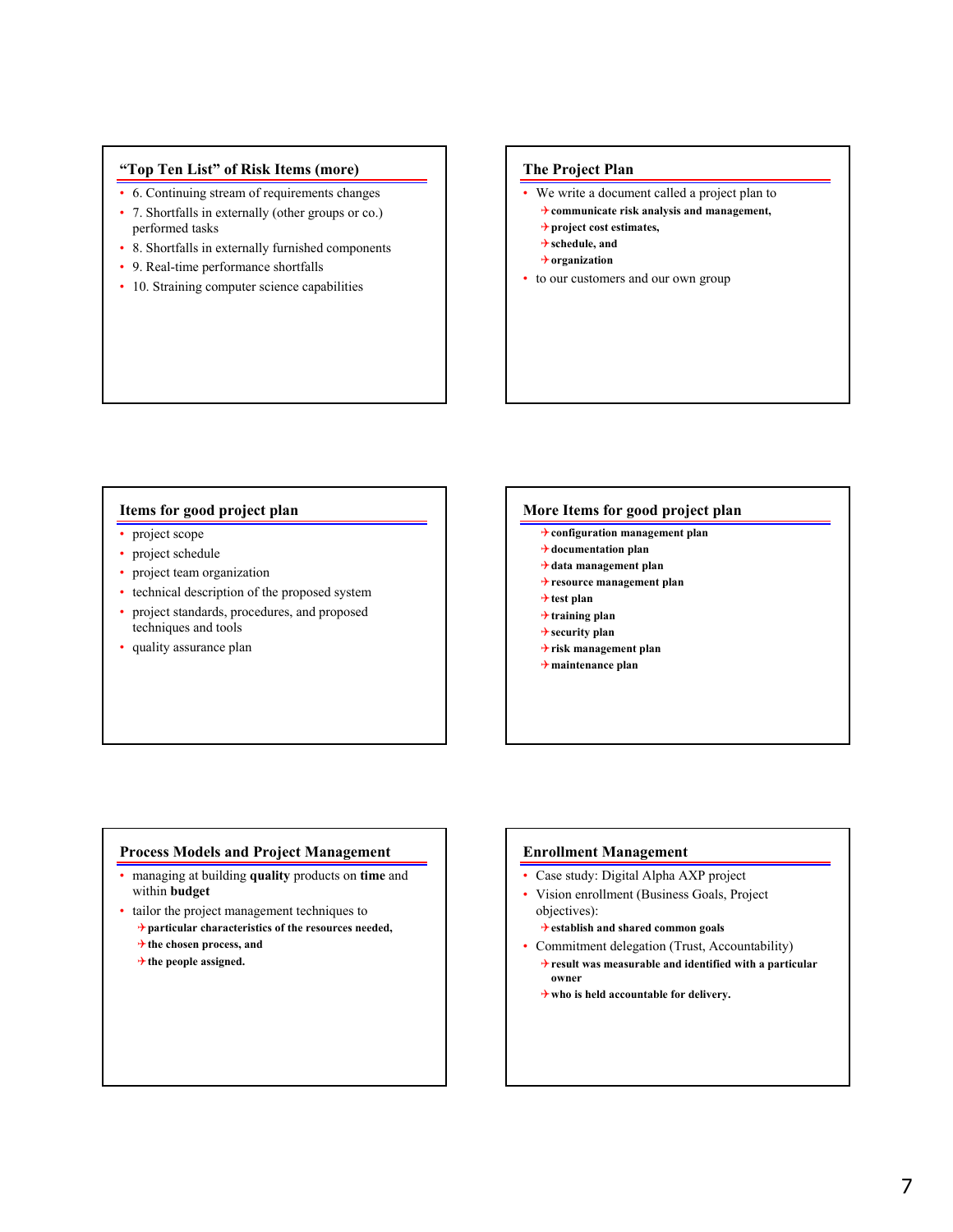### **Enrollment Management (more)**

- Inspection and support (Review, Encouragement)
	- 4**inspect to make sure that delivery would be on time, identify risk**
	- 4**supportive feedback and make changes to help move the project forward**
- Acknowledgement and learning (Personal, Public) 4**acknowledgement progress both personally and publicly**
	- 4**recorded what had been learned and how things could be improved**

### **One-page Master plan**

- see the "big picture"
- have a global picture of 4**what to do,** 
	- 4**and when**
	- 4**and how to do it**
- regular operation inspections

# **One-page report: itemizing key points**

- schedule
- milestones
- critical-path events in the past month
- activities along the critical path in the next month
- issues and dependencies resolved
- issues and dependencies not resolved (with ownership and due dates)

### **Recognition of job well done**

- engineers are usually motivated more by recognition than by financial gain
- announcing progress in public and managers show appreciation

# **Flexible and focused management**

- resulting in meeting schedule,
- producing exceptional product,
- meeting performance goals.

# **Accountability Modeling**

- U.S. Air Force and Lockheed Martin (F-16 software case study)
- More than **four Million lines of code**, a quarter of which met **real-time** deadlines in flight.
- Integrated product development team:
	- 4**combining individuals from different functional groups into an interdisciplinary work unit,**
	- 4**empowered with separate channels of accountability**